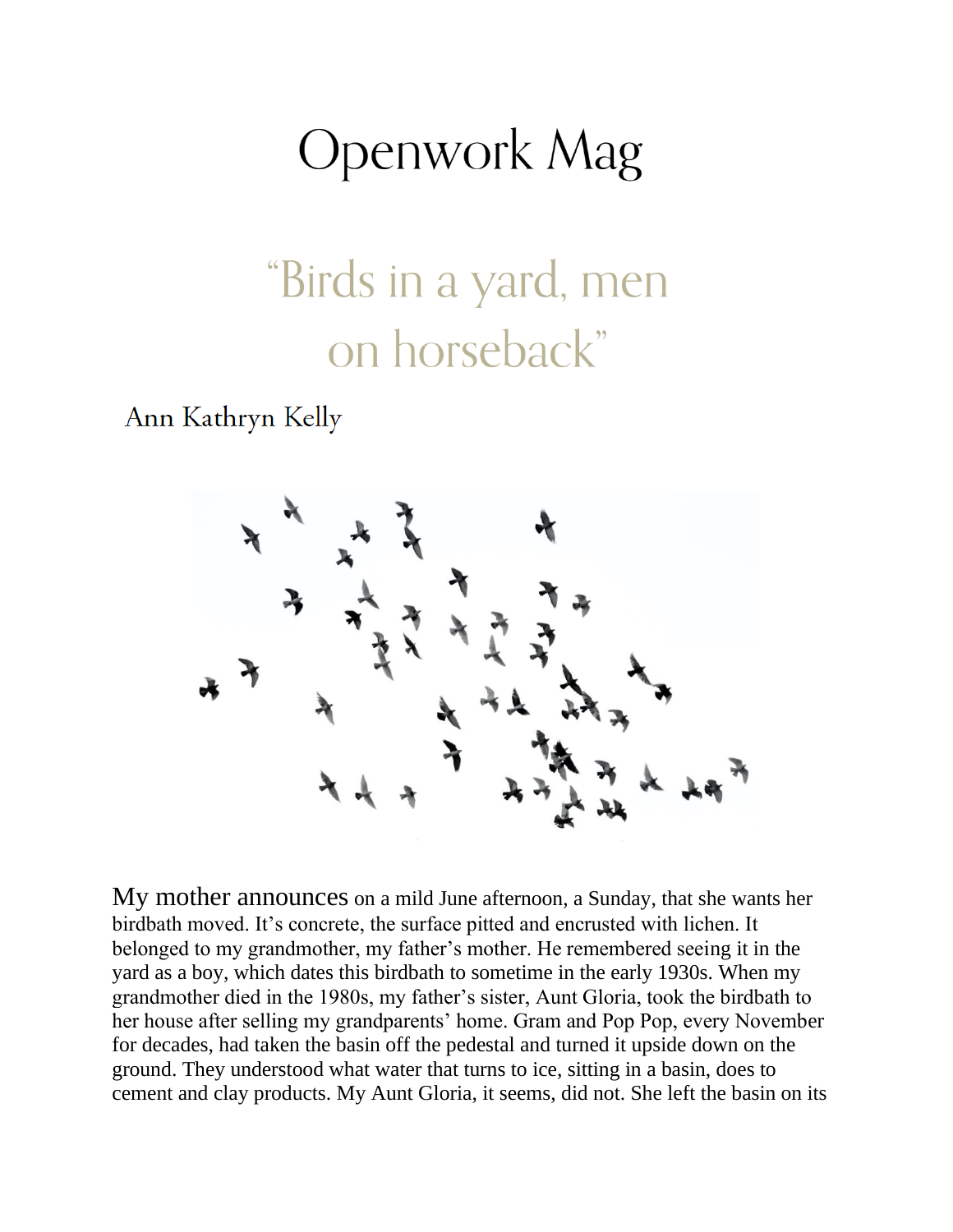pedestal through the winter after Gram's death, and with spring's arrival saw the crack. Hairline, but deep enough to ensure that it would never again hold water. Aunt Gloria later admitted she wondered how long it would take the birds to figure out she was luring them with a broken promise. That spring, Aunt Gloria phoned my mother from her home in Pennsylvania and asked Mom if she'd like the birdbath. Her husband Harry, a carpenter, had planned a month-long trip to Vermont to help my parents renovate a kitchen in the antique Cape Cod they'd bought. Aunt Gloria said she'd have Harry load the birdbath into his truck and Mom jumped at the offer, loving anything old and with a story; an appreciation she passed down to me. The birdbath basin was wrapped in a towel, placed next to the pedestal that was turned on its side and anchored with a bungee cord in Uncle Harry's truck bed, and driven 400 miles north where it quietly reigned in a back corner of my mother's yard for the next thirtyodd years. Gray, unadorned, stately despite its simple column. From a distance, the crack was indistinguishable.

My mother announces that Sunday in June, standing at the kitchen door looking out to the yard, that she's worried the birdbath basin may tip off the pedestal. My brother, Sean, had been by the day before with his college-aged son to help us move patio furniture out of storage. Sean, Nick, and I lined up all-weather wicker chairs, large clay pots, shepherd hooks, solar lights, garden statues, a bag of potting soil, along the patio's perimeter. Mom would get to work the following day, potting plants, while I rearranged furniture and hung solar lights. Summer is my mother's season. Now eighty-five, she moved in with me in my Victorian in southern New Hampshire eight years ago. Dad had died four years prior, in 2008. She sold her home in Vermont and pulled into my driveway three hours south in her sapphire blue Volkswagen Beetle convertible. The moving truck arrived at my house within the hour. Among her belongings: the lichen-encrusted birdbath. Eight summers later, she worries about it toppling in a shaded corner under a maple tree where my brother and nephew, running late for an appointment, picked a spot and planted it. In their rush, Mom feels they didn't level it properly.

My mother calls Sean later that day. Asks him if he would mind stopping in again one day during the week—he doesn't need to do it right away, and he doesn't need Nick this time—but could he adjust the birdbath basin and maybe move the pedestal a bit further up the hill? When he has free time? The ground under the maple tree has a slope, she reminds Sean, and pitches toward a bank of trees. If he can reset the pedestal, she'd feel better. She'd hate to see it topple, especially with the crack, a clear weak spot. It's a beautiful piece, she says. It has a history. She reminds my brother, on the phone, that he'll need to take the bird statue out of the basin before moving it.